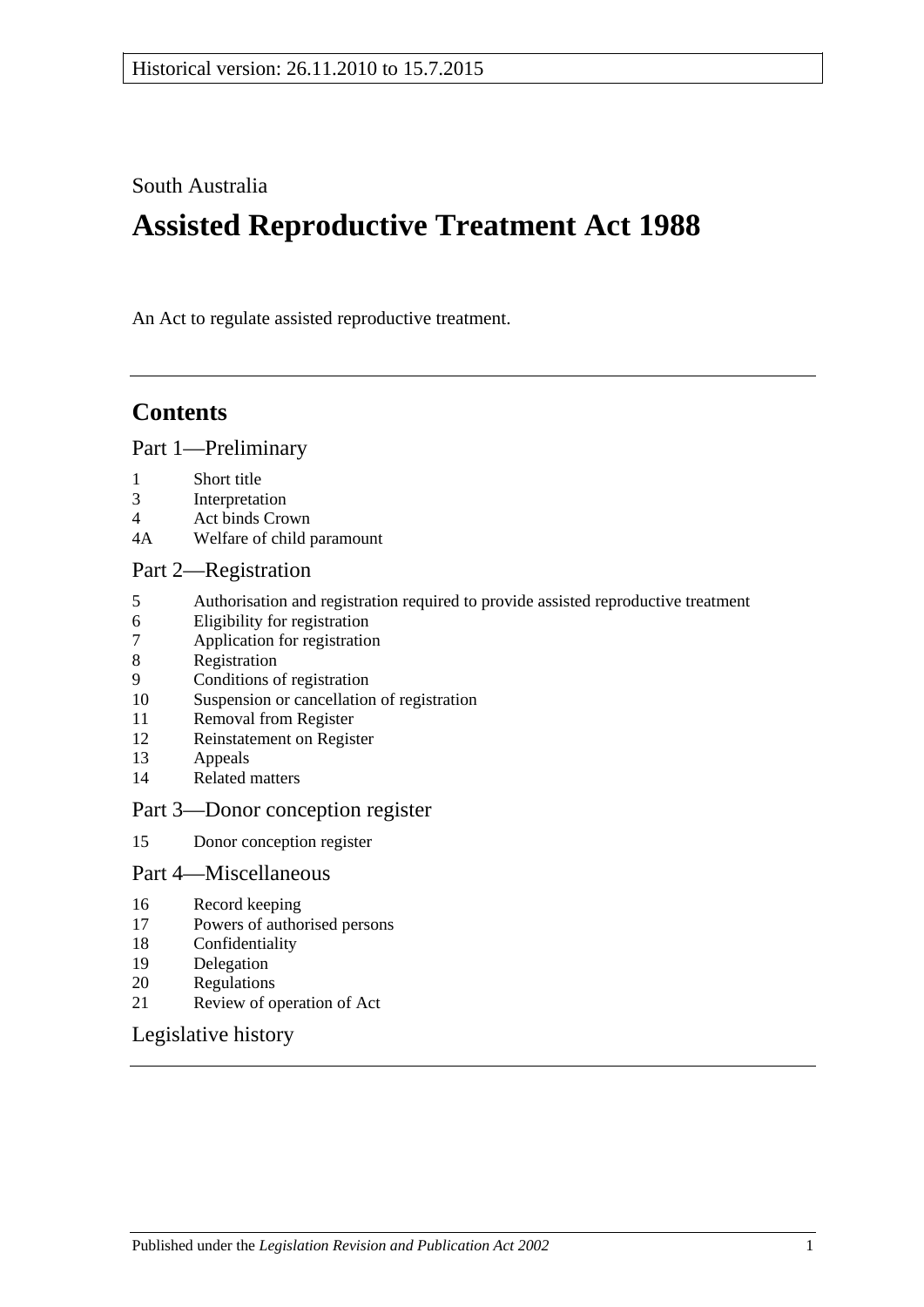### <span id="page-1-0"></span>**The Parliament of South Australia enacts as follows:**

## **Part 1—Preliminary**

#### <span id="page-1-1"></span>**1—Short title**

This Act may be cited as the *Assisted Reproductive Treatment Act 1988*.

#### <span id="page-1-2"></span>**3—Interpretation**

In this Act, unless the contrary intention appears—

*assisted insemination* means assisted reproductive treatment (not being an in vitro fertilisation procedure or a surgical procedure) in which human sperm are introduced, by artificial means, into the human female reproductive system;

*assisted reproductive treatment* means any medical procedure directed at fertilisation of a human ovum by artificial means and includes an in vitro fertilisation procedure;

*authorised person* means a person authorised by the Minister to exercise the powers of an authorised person under this Act;

*donor conception register*—see [section](#page-6-2) 15;

*human reproductive material* means—

- (a) a human embryo;
- (b) human semen;
- (c) a human ovum;

*in vitro fertilisation procedure* means any of the following procedures—

- (a) the removal of a human ovum for the purpose of fertilisation within or outside the body;
- (b) the storage of any such ovum prior to fertilisation;
- (c) the fertilisation by artificial means of any such ovum within or outside the body;
- (d) the culture or storage of a fertilised ovum outside the body;
- (e) the transference of a fertilised or unfertilised ovum into the human body;

*recognised surrogacy agreement* means a recognised surrogacy agreement under section 10HA of the *[Family Relationships Act](http://www.legislation.sa.gov.au/index.aspx?action=legref&type=act&legtitle=Family%20Relationships%20Act%201975) 1975*.

#### <span id="page-1-3"></span>**4—Act binds Crown**

This Act binds the Crown.

#### <span id="page-1-4"></span>**4A—Welfare of child paramount**

The welfare of any child to be born as a consequence of the provision of assisted reproductive treatment in accordance with this Act must be treated as being of paramount importance, and accepted as a fundamental principle, in respect of the operation of this Act.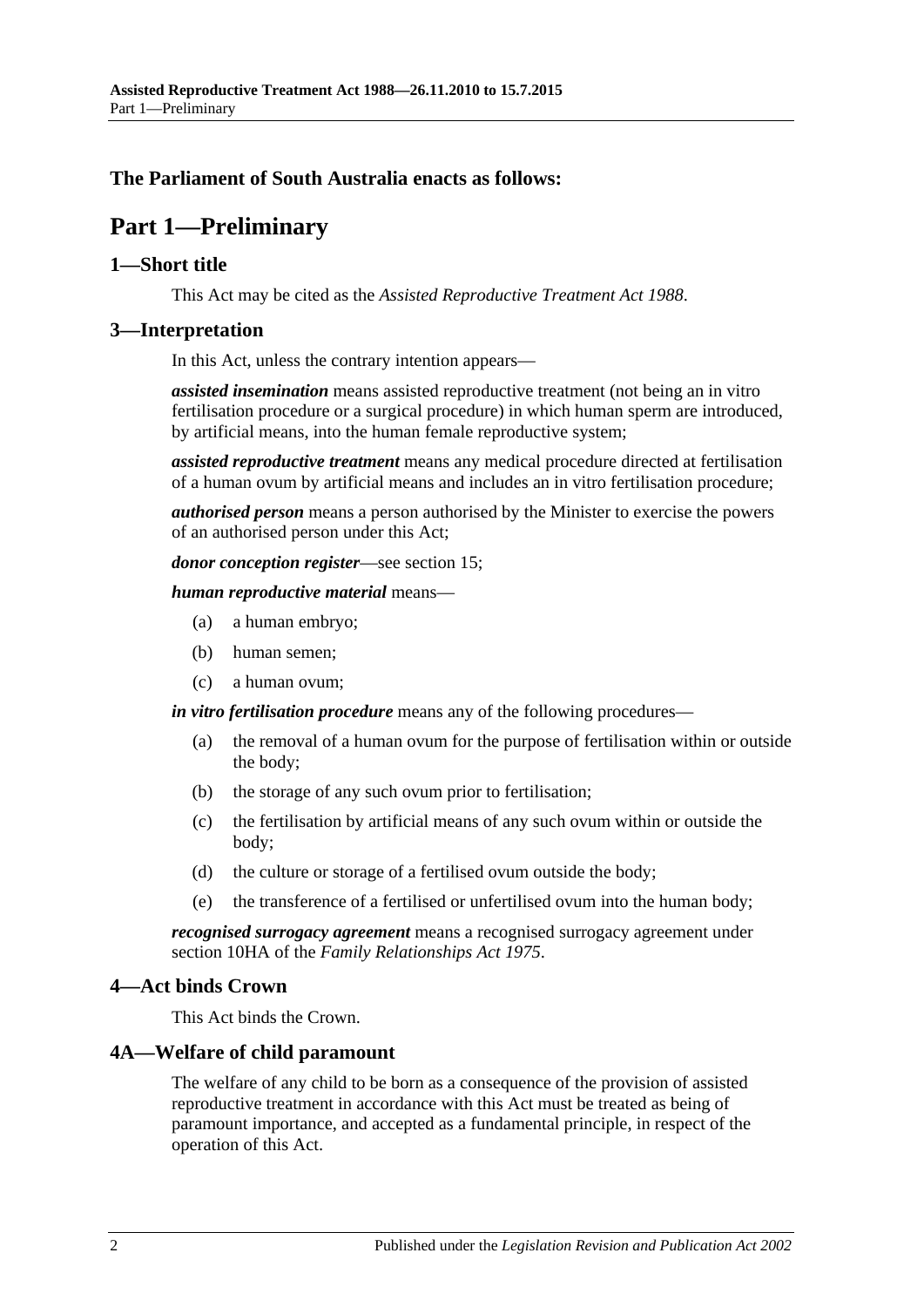## <span id="page-2-0"></span>**Part 2—Registration**

### <span id="page-2-1"></span>**5—Authorisation and registration required to provide assisted reproductive treatment**

- <span id="page-2-4"></span>(1) A person must not provide assisted reproductive treatment unless the person is authorised to do so in accordance with the regulations and registered under this Part. Maximum penalty: \$120 000.
- <span id="page-2-6"></span><span id="page-2-5"></span>(2) [Subsection](#page-2-4) (1) does not apply in relation to assisted reproductive treatment consisting of—
	- (a) assisted insemination provided by a health professional approved by the Minister for the purposes of this subsection; or
	- (b) assisted insemination provided other than for fee or reward.
- (3) An approval under [subsection](#page-2-5)  $(2)(a)$  may be conditional or unconditional.
- <span id="page-2-7"></span>(4) The Minister may, by notice in writing given to a health professional approved under [subsection](#page-2-5) (2)(a), vary or cancel the approval on any grounds the Minister thinks fit.
- (5) A health professional who is approved under [subsection](#page-2-5) (2)(a) and who contravenes or fails to comply with a condition of the approval is guilty of an offence. Maximum penalty: \$120 000.
- (6) In this section—

#### *health professional* means—

- (a) a medical practitioner; or
- (b) any other person who belongs to a profession, or who has an occupation, declared by the regulations to be a profession or occupation within the ambit of this definition.

## <span id="page-2-2"></span>**6—Eligibility for registration**

A person is eligible for registration under this Part if the person, on application to the Minister, satisfies the Minister that he or she—

- (a) is a fit and proper person to be registered; and
- (b) holds any licence, accreditation or other qualification required by the regulations for the purposes of registration; and
- (c) satisfies any other requirements prescribed by the regulations.

#### <span id="page-2-3"></span>**7—Application for registration**

- (1) An application for registration under this Part must—
	- (a) be made to the Minister in the manner and form approved by the Minister; and
	- (b) be accompanied by the prescribed fee.
- (2) An applicant for registration must, if the Minister so requires, provide the Minister with specified information to enable the Minister to determine the application.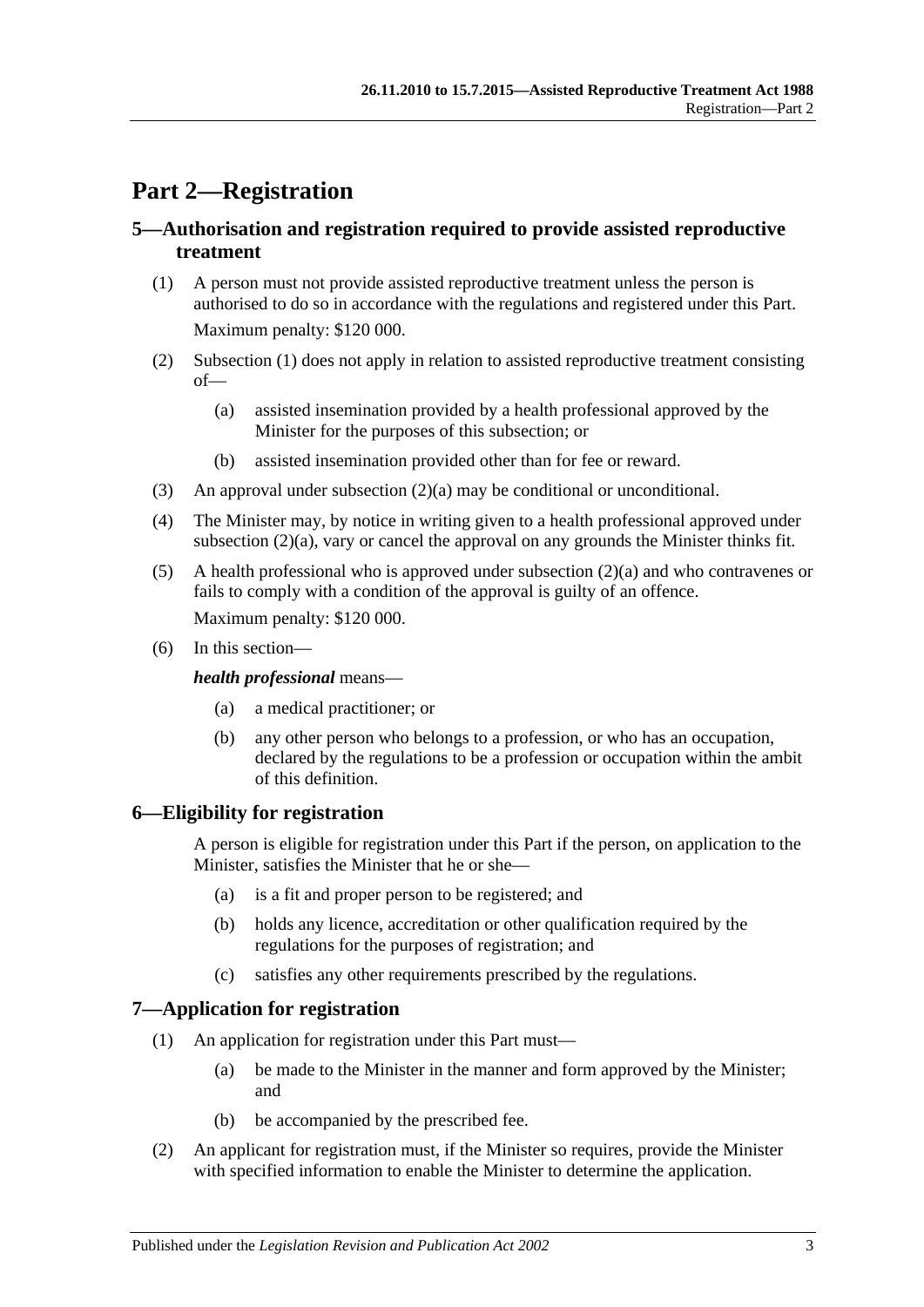### <span id="page-3-0"></span>**8—Registration**

- (1) The Minister must keep a register of persons authorised to provide assisted reproductive treatment under this Act (the *Register*).
- (2) The Register must include, in relation to each person on the Register—
	- (a) the person's full name or business name and business address; and
	- (b) details of any condition of registration; and
	- (c) any other information prescribed by the regulations,

and may include such other information as the Minister thinks fit.

#### <span id="page-3-1"></span>**9—Conditions of registration**

- (1) The Minister must, by notice in writing given to a person registered under this Part, impose conditions of the following kinds on the person's registration:
	- (a) a condition requiring the person to hold, while the person is registered under this Part, a specified licence, accreditation or other qualification that is in force;
	- (b) a condition setting out the kinds of assisted reproductive treatment the person may provide and any requirements that must be complied with in the provision of such treatment;
	- (c) a condition preventing the provision of assisted reproductive treatment except in the following circumstances:
		- (i) if a woman who would be the mother of any child born as a consequence of the assisted reproductive treatment is, or appears to be, infertile;
		- (ii) if a man who is living with a woman (on a genuine domestic basis as her husband) who would be the mother of any child born as a consequence of the assisted reproductive treatment is, or appears to be, infertile;
		- (iii) if there appears to be a risk that a serious genetic defect, serious disease or serious illness would be transmitted to a child conceived naturally;
		- $(iv)$  if—
			- (A) the donor of the relevant human semen has died; and
			- (B) before the donor died—
				- the donor's semen was collected; or
				- a human ovum (being the ovum of a woman who, immediately before the death of the deceased, was living with the donor on a genuine domestic basis) was fertilised by means of assisted reproductive treatment using the donor's semen; or
				- an embryo had been created as a consequence of such assisted reproductive treatment; and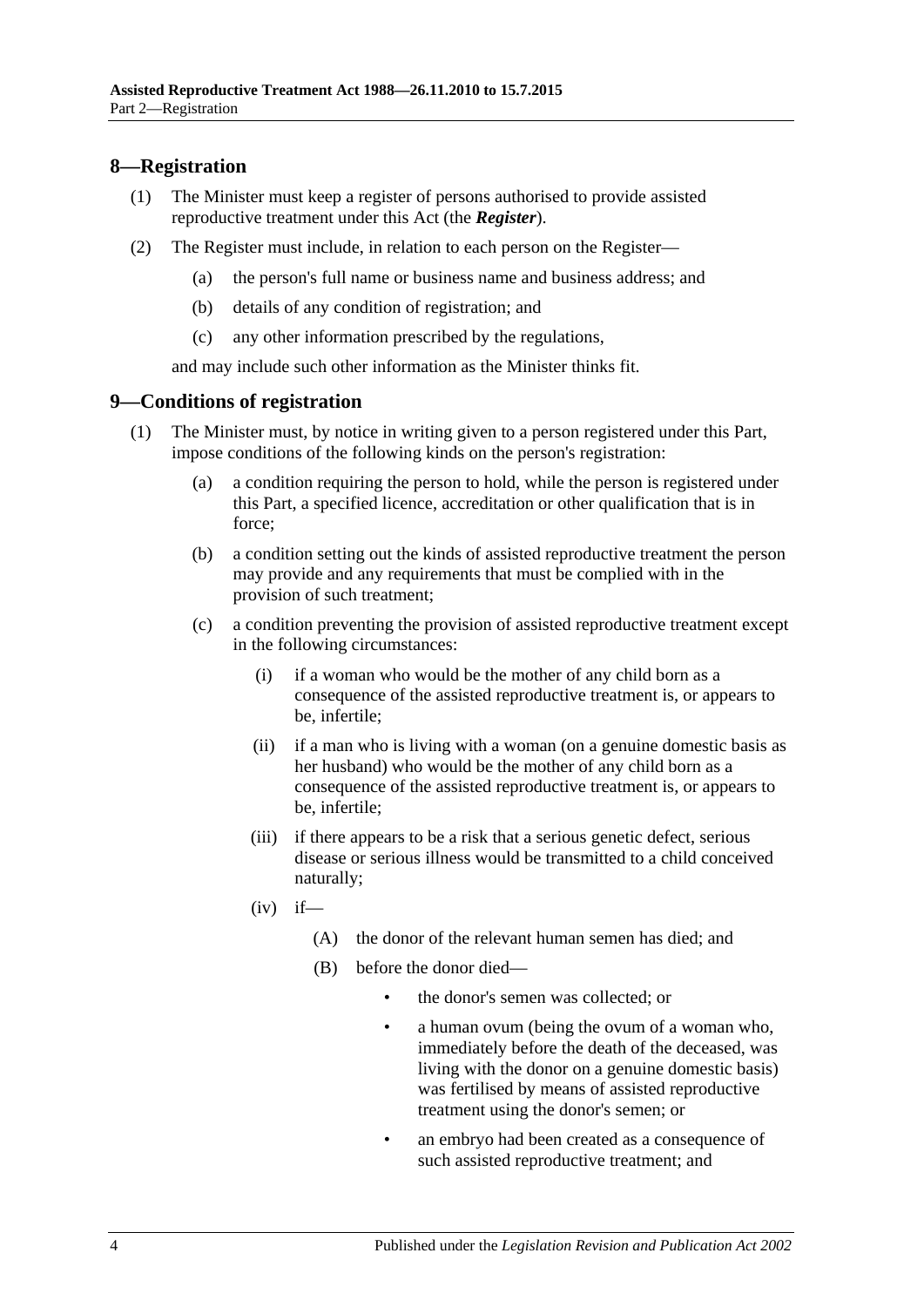- (C) before the donor died, the donor consented to the use of the semen, fertilised ovum or embryo (as the case requires) after his death in the provision of the proposed assisted reproductive treatment; and
- (D) if the donor gave any directions in relation to the use of the semen, ovum or embryo (as the case requires)—the directions have, as far as is reasonably practicable, been complied with; and
- (E) the assisted reproductive treatment is provided for the benefit of a woman who, immediately before the death of the donor, was living with the donor on a genuine domestic basis;
- (iva) for the purposes of a recognised surrogacy agreement;
- (v) in any other circumstances prescribed by the regulations;
- (d) a condition requiring the person to ensure that the regulations are complied with;
- (e) any other condition required by the regulations,

and may impose any other condition the Minister thinks fit.

- (2) The Minister may, by notice in writing given to a person registered under this Part, vary the conditions of the person's registration by the addition, substitution or deletion of 1 or more conditions.
- (3) A person who is registered under this Part and who contravenes or fails to comply with a condition of the person's registration is guilty of an offence. Maximum penalty: \$120 000.

#### <span id="page-4-2"></span><span id="page-4-0"></span>**10—Suspension or cancellation of registration**

- (1) The Minister may suspend or cancel a person's registration under this Part if the Minister is satisfied that the person has contravened, or failed to comply with, a condition of that registration.
- (2) A person must be given a reasonable opportunity to make submissions in relation to the matter before action is taken under [subsection](#page-4-2) (1).

#### <span id="page-4-1"></span>**11—Removal from Register**

- (1) The Minister must, on application by a person registered under this Part, remove the person from the Register.
- <span id="page-4-3"></span>(2) The Minister must remove from the Register a person—
	- (a) who ceases to hold a licence, accreditation or other qualification required for registration under this Part; or
	- (b) who ceases for any other reason to be entitled to be registered; or
	- (c) whose registration has been suspended or cancelled under this Act.
- (3) The Minister may act under [subsection](#page-4-3) (2) without giving prior notice to the person.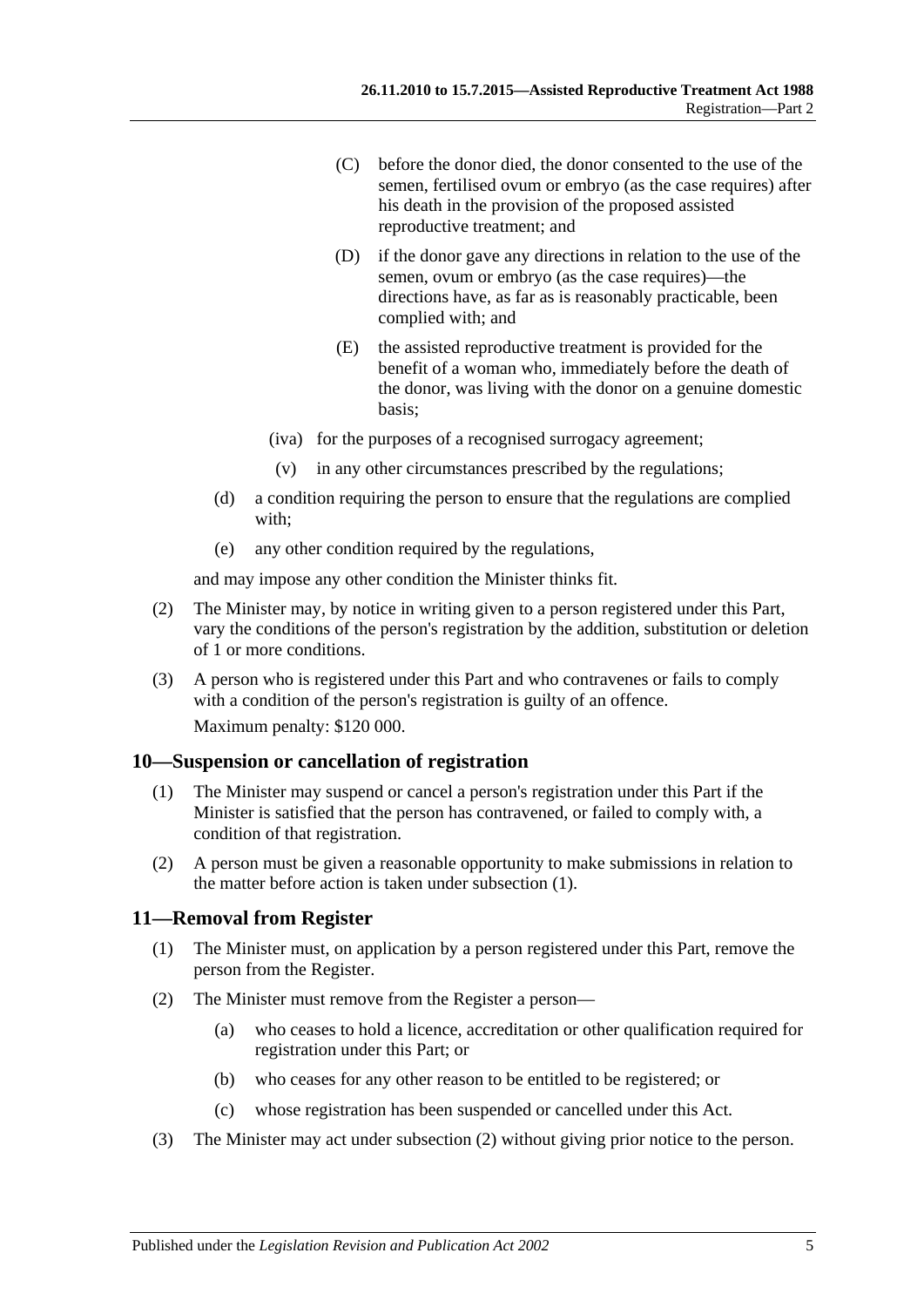#### <span id="page-5-0"></span>**12—Reinstatement on Register**

- (1) A person who has been removed from the Register under this Act—
	- (a) on the person's application; or
	- (b) under [section](#page-4-1) 11 (other than a person whose registration has been suspended under this Act),

may apply to the Minister at any time for reinstatement on the Register.

- (2) A person whose registration under this Part has been suspended may apply to the Minister for reinstatement on the Register (but not, in the case where the person's registration has been suspended for a specified period, until after the expiration of that period).
- (3) An application for reinstatement must—
	- (a) be made to the Minister in the manner and form determined by the Minister; and
	- (b) be accompanied by the prescribed reinstatement fee.
- (4) An applicant for reinstatement must, if the Minister so requires, provide the Minister with specified information to enable the Minister to determine the application.
- (5) The Minister may refuse to reinstate the applicant on the Register until any proceedings in relation to the applicant under this Act, or a law of another State or a Territory of the Commonwealth providing for the registration or some other form of accreditation of persons who provide assisted reproductive treatment, have been finally disposed of.

#### <span id="page-5-1"></span>**13—Appeals**

- (1) An appeal lies to the Supreme Court against the following decisions:
	- (a) a refusal by the Minister to approve a health professional for the purposes of [section](#page-2-6)  $5(2)$ ;
	- (b) a decision by the Minister to vary or cancel the approval of a health professional under [section](#page-2-7) 5(4);
	- (c) a refusal by the Minister to register a person under this Part;
	- (d) a decision by the Minister to impose, substitute or delete a condition of registration under this Part;
	- (e) a decision by the Minister to suspend or cancel the registration of a person;
	- (f) a refusal by the Minister to reinstate a person on the Register.
- (2) Subject to any contrary order of the Supreme Court, an appeal cannot be commenced after 1 month from the day on which the appellant receives notice of the decision against which the appeal lies.
- (3) On an appeal, the Supreme Court may—
	- (a) annul, vary or reverse the decision subject to the appeal; and
	- (b) make any consequential or ancillary orders the Supreme Court thinks fit.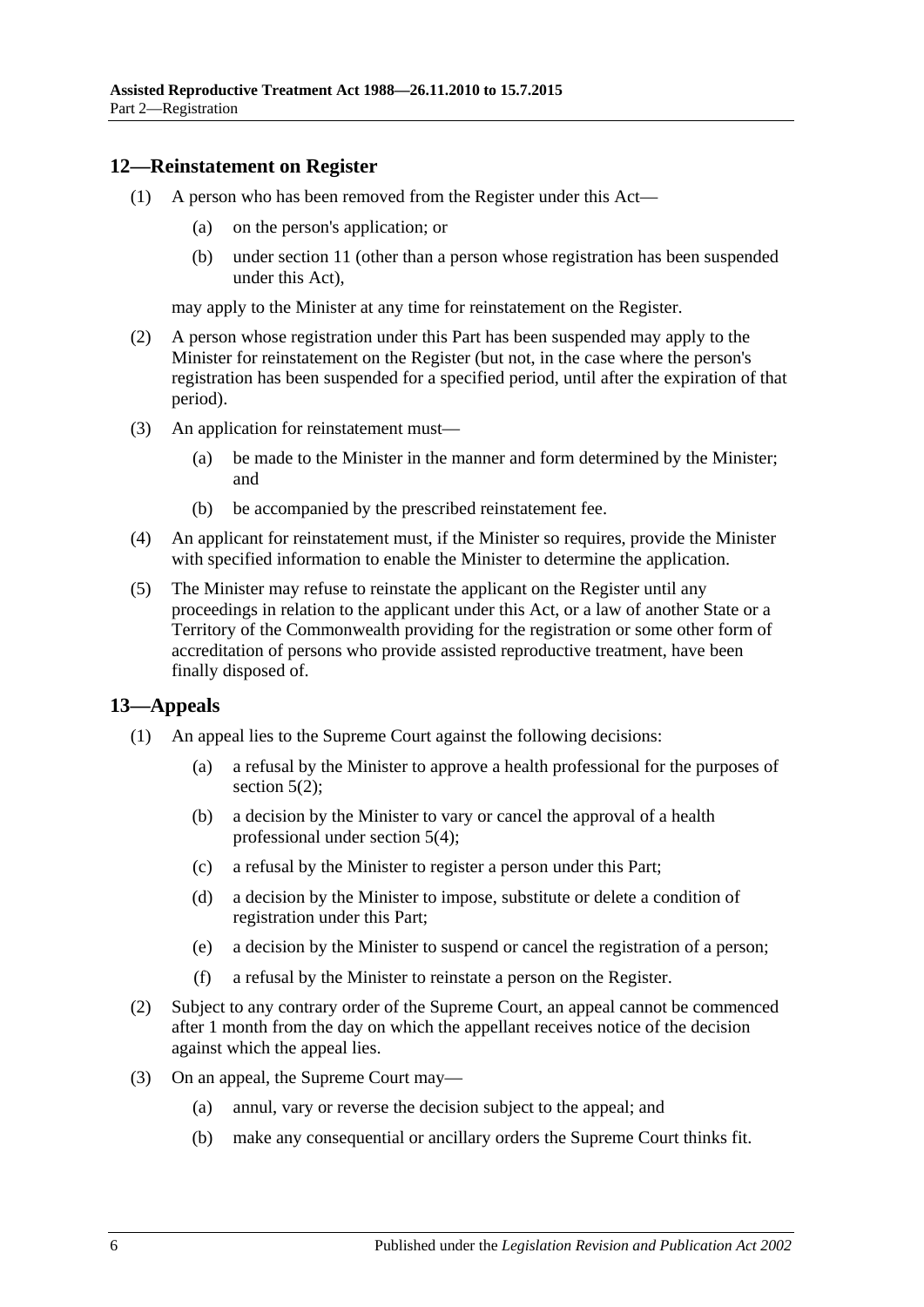### <span id="page-6-0"></span>**14—Related matters**

- (1) The Register must be kept available for inspection by any person during ordinary office hours at a place or places determined by the Minister and the Register, or extracts of the Register, may be made available to the public by electronic means.
- (2) A person may, on payment of the prescribed fee, obtain a copy of any part of the Register.
- (3) A certificate stating that a person was, or was not, registered on the Register at a particular date, or during a particular period, and purporting to be signed by the Minister will, in the absence of proof to the contrary, be accepted in legal proceedings as proof of the registration, or of the fact that the person was not so registered, on the date, or during the period, stated in the certificate.

## <span id="page-6-1"></span>**Part 3—Donor conception register**

#### <span id="page-6-2"></span>**15—Donor conception register**

- (1) The Minister may keep a register of donors of human reproductive material used in, or in relation to, assisted reproductive treatment provided in accordance with this Act and resulting in the birth of a child (the *donor conception register*).
- (2) If the Minister does keep the donor conception register, the register must contain, in relation to each donor on the register—
	- (a) the donor's full name and nominated contact address; and
	- (b) the full name and nominated contact address of the person to whom assisted reproductive treatment using the donor's human reproductive material was provided; and
	- (c) the full name of any child born as a consequence of such assisted reproductive treatment (if known); and
	- (d) any other information required by the regulations,

and may include any other information that the Minister thinks fit.

- (3) The Minister must correct an entry in the donor conception register that is not correct.
- (4) The donor conception register may only be inspected in accordance with the regulations.
- (5) A certificate stating that a donor was, or was not, registered on the donor conception register in relation to the birth of a specified child, and purporting to be signed by the Minister will, in the absence of proof to the contrary, be accepted in legal proceedings as proof of the registration, or of the fact that the person was not so registered.
- <span id="page-6-3"></span>(6) The Minister may, by notice in writing, for the purpose of preparing and maintaining the donor conception register, require a person to provide the Minister with such information as the Minister may require.
- (7) A person must not, without reasonable excuse, refuse or fail to comply with a requirement under [subsection](#page-6-3) (6).

Maximum penalty: \$10 000.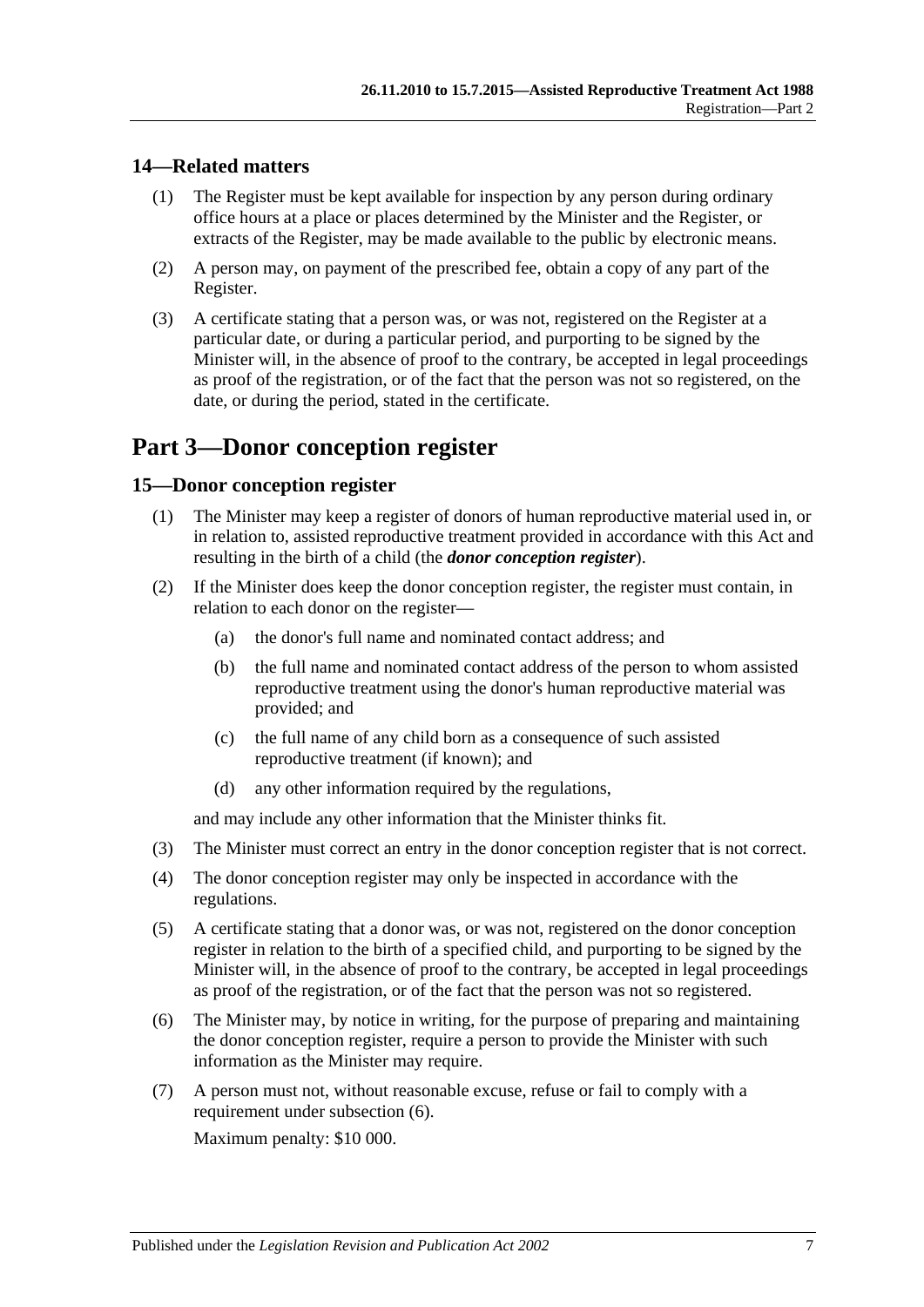(8) This section does not apply in relation to assisted reproductive treatment provided before the commencement of this section.

## <span id="page-7-0"></span>**Part 4—Miscellaneous**

## <span id="page-7-1"></span>**16—Record keeping**

(1) A person who is registered under [Part 2](#page-2-0) must make such records, and keep such documents, as may be required by the regulations in relation to the provision of assisted reproductive treatment by the person.

Maximum penalty: \$50 000.

(2) A health professional who is approved under [section](#page-2-5) 5(2)(a) to provide assisted insemination must make such records, and keep such documents, as may be required by the regulations in relation to assisted insemination provided in pursuance of the approval.

Maximum penalty: \$50 000.

(3) A person who is required to make a record or keep a document under this section must retain the record or document in accordance with any requirement set out in the regulations.

Maximum penalty: \$50 000.

#### <span id="page-7-2"></span>**17—Powers of authorised persons**

- (1) An authorised person may at any reasonable time—
	- (a) enter and inspect any premises on which assisted reproductive treatment is provided; and
	- (b) inspect any equipment on the premises; and
	- (c) put questions to any person on the premises; and
	- (d) require any person who is apparently in a position to do so, to produce records relating to assisted reproductive treatment; and
	- (e) examine those records and take extracts from, or make copies of, any of them.
- (2) A person who—
	- (a) obstructs an authorised person acting in the exercise of a power conferred by this section; or
	- (b) fails to answer an authorised person's questions to the best of his or her information and belief; or
	- (c) being in a position to produce records fails to do so when required by an authorised person,

is guilty of an offence.

Maximum penalty: \$10 000.

(3) Confidential information may be disclosed to an authorised person under this section without breach of any principle of professional ethics.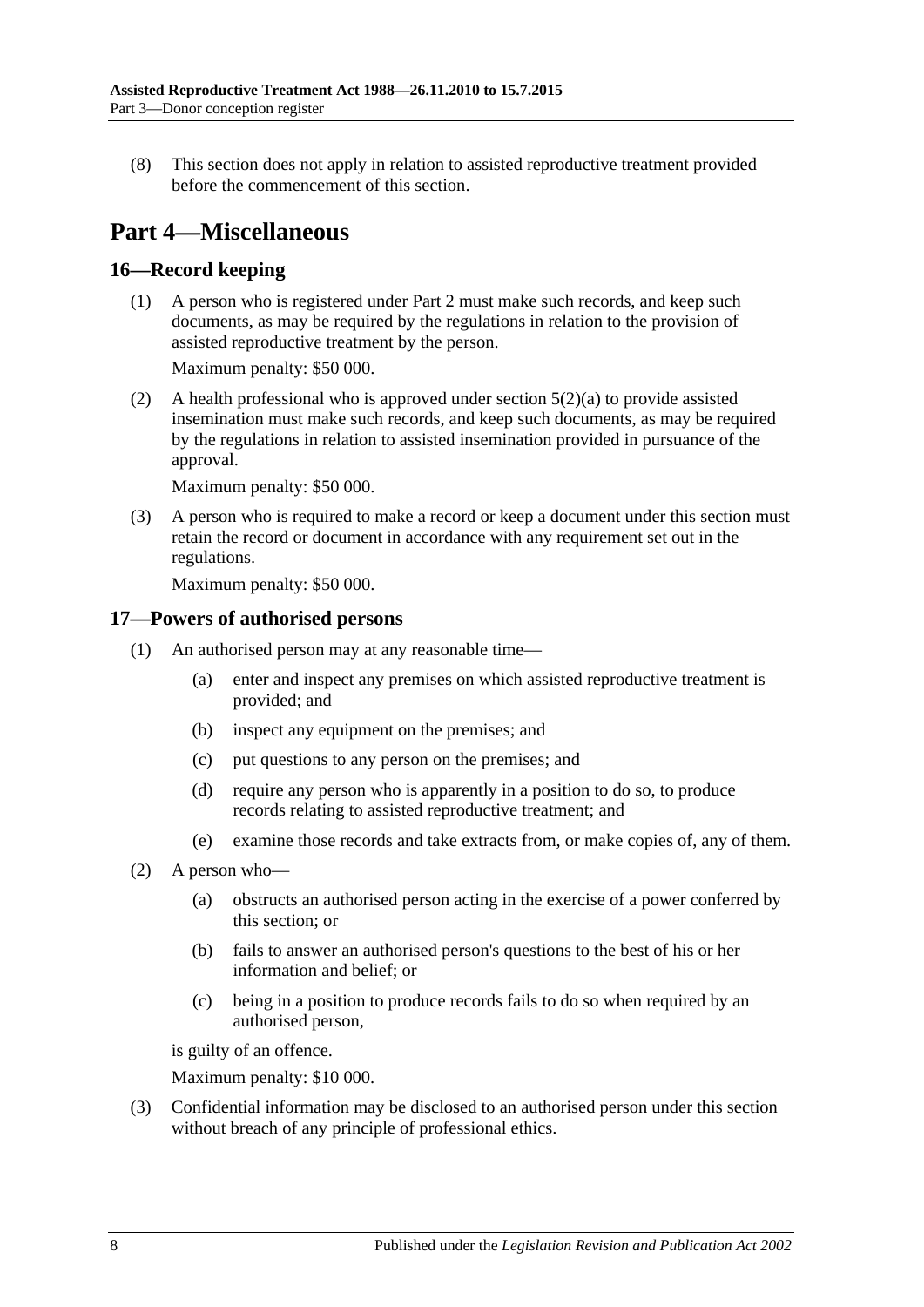#### <span id="page-8-0"></span>**18—Confidentiality**

- (1) A person must not disclose the identity of a donor of human reproductive material except—
	- (aa) as required or authorised by or under this or any other Act; or
	- (a) in the administration of this Act; or
	- (b) in order to provide assisted reproductive treatment; or
	- (c) with the consent of the donor of the material.

Maximum penalty: \$10 000 or imprisonment for 6 months.

- (2) A person must not divulge any other confidential information obtained (whether by that person or some other person) in the administration of this Act or for the purpose, or in the course, of providing assisted reproductive treatment except—
	- (aa) as required or authorised by or under this or any other Act; or
	- (a) in the administration of this Act or in order to provide that treatment; or
	- (b) as may be permitted or required by or under this Act; or
	- (c) with the consent of the person to whom the information relates.

Maximum penalty: \$10 000 or imprisonment for 6 months.

(3) Nothing in this section prevents information (being information that does not disclose the identity of a person) being used to enable the Minister to accumulate statistical information and to enable the Minister to authorise use of the statistical information for the purposes of research or education.

#### <span id="page-8-1"></span>**19—Delegation**

- (1) The Minister may delegate a power or function vested in or conferred on the Minister by or under this Act—
	- (a) to a particular person or body; or
	- (b) to the person for the time being holding or acting in a particular office or position.
- (2) A power or function delegated under this section may, if the instrument of delegation so provides, be further delegated.
- (3) A delegation—
	- (a) may be absolute or conditional; and
	- (b) does not derogate from the power of the delegator to act in a matter; and
	- (c) is revocable at will by the delegator.

#### <span id="page-8-3"></span><span id="page-8-2"></span>**20—Regulations**

- (1) The Governor may make such regulations as are contemplated by this Act or as are necessary or expedient for the purposes of this Act.
- (2) Without limiting the generality of [subsection](#page-8-3) (1), those regulations may—
	- (a) prescribe forms of consent for the purposes of this Act;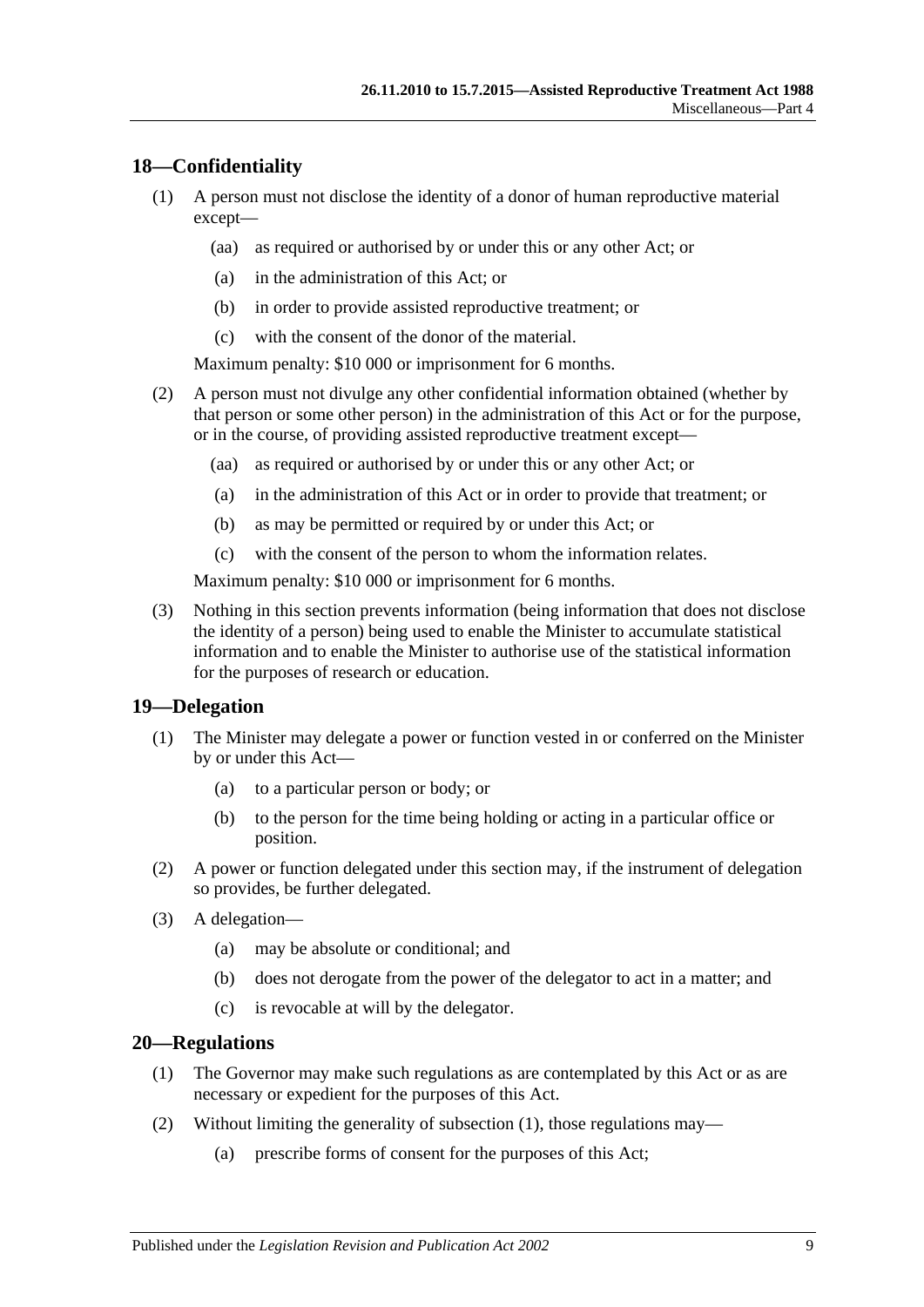- (b) require persons registered under [Part 2](#page-2-0) of this Act to furnish periodic returns of information;
- (c) impose penalties (not exceeding \$10 000) for breach of, or non-compliance with, a regulation;
- (d) require a person to provide information to the Minister for purposes related to the preparation and maintenance of the donor conception register;
- (e) confer a discretionary power on the Minister or any other person or body.
- (3) A regulation may incorporate, or operate by reference to, any code or standard (as in force at the date of the regulation, or as in force from time to time) prepared or approved by a body or authority referred to in the regulation.

### <span id="page-9-0"></span>**21—Review of operation of Act**

- (1) The Minister must, as soon as practicable after the fifth anniversary of the commencement of this section, conduct a review of the operation and effectiveness of this Act as amended by the *[Reproductive Technology \(Clinical Practices\)](http://www.legislation.sa.gov.au/index.aspx?action=legref&type=act&legtitle=Reproductive%20Technology%20(Clinical%20Practices)%20(Miscellaneous)%20Amendment%20Act%202009)  [\(Miscellaneous\) Amendment Act](http://www.legislation.sa.gov.au/index.aspx?action=legref&type=act&legtitle=Reproductive%20Technology%20(Clinical%20Practices)%20(Miscellaneous)%20Amendment%20Act%202009) 2009*.
- (2) The Minister, or any person conducting the review on behalf of the Minister, must maintain the confidentiality of information provided to the Minister in the course of the review (but nothing in this section prevents information (being information that does not disclose the identity of a person) being used to enable the Minister to accumulate and publish statistical information for the purposes of a report under this section).
- (3) The Minister must prepare a report based on the review and must, within 12 sitting days after the report is prepared, cause copies of the report to be laid before each House of Parliament.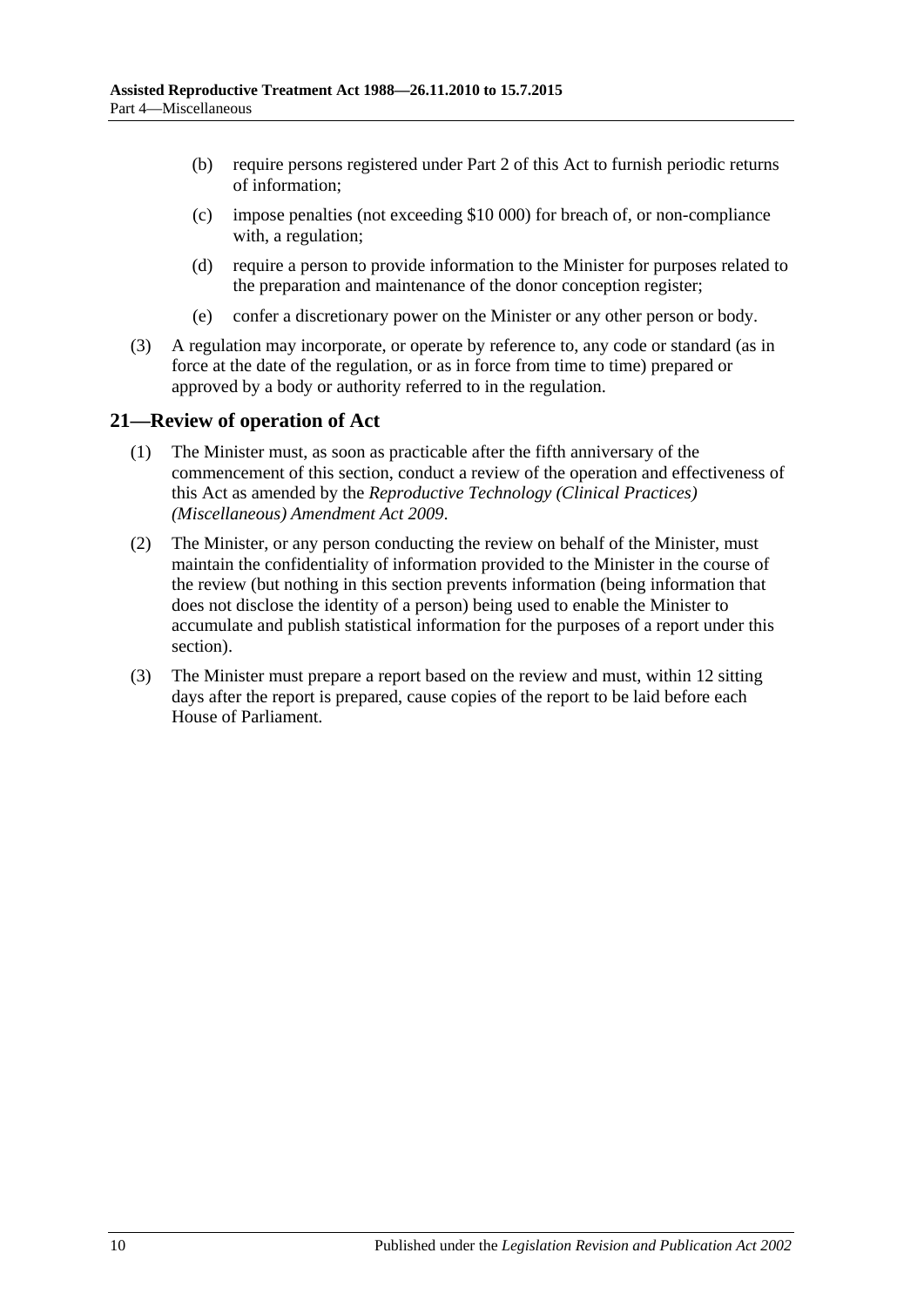## <span id="page-10-0"></span>**Legislative history**

## **Notes**

- Please note—References in the legislation to other legislation or instruments or to titles of bodies or offices are not automatically updated as part of the program for the revision and publication of legislation and therefore may be obsolete.
- Earlier versions of this Act (historical versions) are listed at the end of the legislative history.
- For further information relating to the Act and subordinate legislation made under the Act see the Index of South Australian Statutes or www.legislation.sa.gov.au.

## **Formerly**

*Reproductive Technology Act 1988 Reproductive Technology (Clinical Practices) Act 1988*

## **Principal Act and amendments**

New entries appear in bold.

| Year No     |     | Title                                                                                              | Assent    | Commencement                                                                                                                                                                                            |
|-------------|-----|----------------------------------------------------------------------------------------------------|-----------|---------------------------------------------------------------------------------------------------------------------------------------------------------------------------------------------------------|
| 1988        | 10  | Reproductive Technology Act 1988                                                                   | 10.3.1988 | 1.4.1988 ( <i>Gazette 31.3.1988 p765</i> ) except<br>ss 14(1), 14(2)(a), (b) & (d), 14(3) &<br>14(4)-31.7.1989 (Gazette 20.7.1989<br>$p116$ ) and except s 14(2)(c)-1.8.1996<br>(Gazette 1.8.1996 p223) |
| <b>2000</b> | -34 | South Australian Health Commission 6.7.2000<br>(Administrative Arrangements)<br>Amendment Act 2000 |           | Sch 1 (cl 15)-6.7.2000 (Gazette<br>$(6.7.2000 \text{ p5})$                                                                                                                                              |
| 2003        | 18  | Research Involving Human Embryos<br>Act 2003                                                       | 19.6.2003 | Sch (cll 2-8)-18.12.2003 (Gazette<br>18.12.2003 p4526)                                                                                                                                                  |
| 2009        | 43  | Reproductive Technology (Clinical<br>Practices) (Miscellaneous)<br>Amendment Act 2009              | 1.10.2009 | Pt 2 (ss 4—14) & Sch 1 (Pt 2)—1.9.2010<br>(Gazette 1.7.2010 p3338)                                                                                                                                      |
| 2009        | 64  | Statutes Amendment (Surrogacy) Act 26.11.2009<br>2009                                              |           | Pt 4 (ss 19 & 20)-26.11.2010: s 2                                                                                                                                                                       |

## **Provisions amended**

New entries appear in bold.

Entries that relate to provisions that have been deleted appear in italics.

| Provision       | How varied                      | Commencement |
|-----------------|---------------------------------|--------------|
| Long title      | amended by $43/2009$ s 4        | 1.9.2010     |
| Pt <sub>1</sub> |                                 |              |
| s 1             | substituted by 18/2003 Sch cl 2 | 18.12.2003   |
|                 | amended by $43/2009$ s 5        | 1.9.2010     |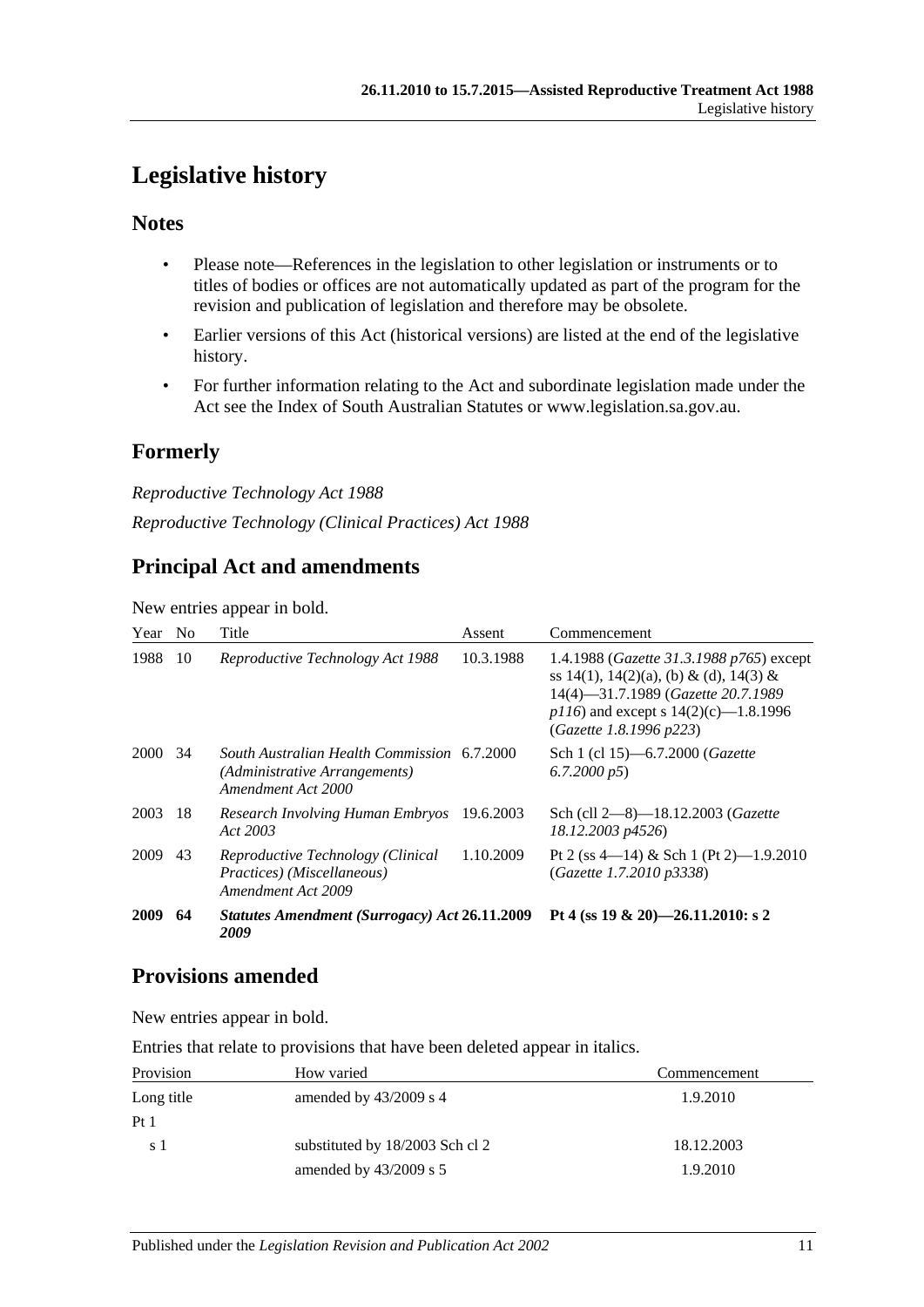### **Assisted Reproductive Treatment Act 1988—26.11.2010 to 15.7.2015** Legislative history

| s2                                       | omitted under Legislation Revision and<br><b>Publication Act 2002</b> | 18.12.2003 |  |
|------------------------------------------|-----------------------------------------------------------------------|------------|--|
| s <sub>3</sub>                           |                                                                       |            |  |
| artificial<br>fertilisation<br>procedure | deleted by $43/2009 s 6(1)$                                           | 1.9.2010   |  |
| artificial<br>insemination               | deleted by $43/2009$ s $6(2)$                                         | 1.9.2010   |  |
| assisted<br>insemination                 | inserted by $43/2009$ s $6(2)$                                        | 1.9.2010   |  |
| assisted<br>reproductive<br>treatment    | inserted by $43/2009$ s $6(2)$                                        | 1.9.2010   |  |
| authorised person                        | amended by $34/2000$ Sch 1 cl $15(a)$                                 | 6.7.2000   |  |
| the code of ethical<br>practice          | deleted by $43/2009 s 6(3)$                                           | 1.9.2010   |  |
| the Commission                           | deleted by $34/2000$ Sch 1 cl $15(b)$                                 | 6.7.2000   |  |
| donor conception<br>register             | inserted by $43/2009$ s $6(3)$                                        | 1.9.2010   |  |
| recognised<br>surrogacy<br>agreement     | inserted by 64/2009 s 19                                              | 26.11.2010 |  |
| reproductive<br>technology               | deleted by $43/2009 s 6(4)$                                           | 1.9.2010   |  |
| $s$ 4A                                   | inserted by 43/2009 s 7                                               | 1.9.2010   |  |
| Pt 2 before substitution<br>by 43/2009   |                                                                       |            |  |
| s10                                      |                                                                       |            |  |
| $s$ $10(1)$                              | amended by $34/2000$ Sch 1 cl 15(c)                                   | 6.7.2000   |  |
|                                          | $(a)(ii)$ deleted by 18/2003 Sch cl 3(1)                              | 18.12.2003 |  |
|                                          | $(b)(ii)$ deleted by 18/2003 Sch cl 3(2)                              | 18.12.2003 |  |
|                                          | amended by 18/2003 Sch cl 3(3)                                        | 18.12.2003 |  |
| s11                                      |                                                                       |            |  |
| $s$ $11(3)$                              | substituted by $34/2000$ Sch 1 cl $15(d)$                             | 6.7.2000   |  |
| Pt 2                                     | substituted by 43/2009 s 8                                            | 1.9.2010   |  |
| s <sub>9</sub>                           |                                                                       |            |  |
| s(1)                                     | amended by 64/2009 s 20                                               | 26.11.2010 |  |
| Pt 3 before substitution<br>by 43/2009   |                                                                       |            |  |
| s <sub>13</sub>                          |                                                                       |            |  |
| $s$ 13(1)                                | amended by $34/2000$ Sch 1 cl $15(e)$                                 | 6.7.2000   |  |
| s 13(2)                                  | amended by 34/2000 Sch 1 cl 15(f)                                     | 6.7.2000   |  |
| $s$ 13(3)                                | amended by $34/2000$ Sch 1 cl $15(g)$                                 | 6.7.2000   |  |
| $s\,13(7)$                               | amended by 34/2000 Sch 1 cl 15(h)                                     | 6.7.2000   |  |
| $s\,13(8)$                               | amended by 34/2000 Sch 1 cl 15(i), (j)                                | 6.7.2000   |  |
| s14                                      | deleted by 18/2003 Sch cl 4                                           | 18.12.2003 |  |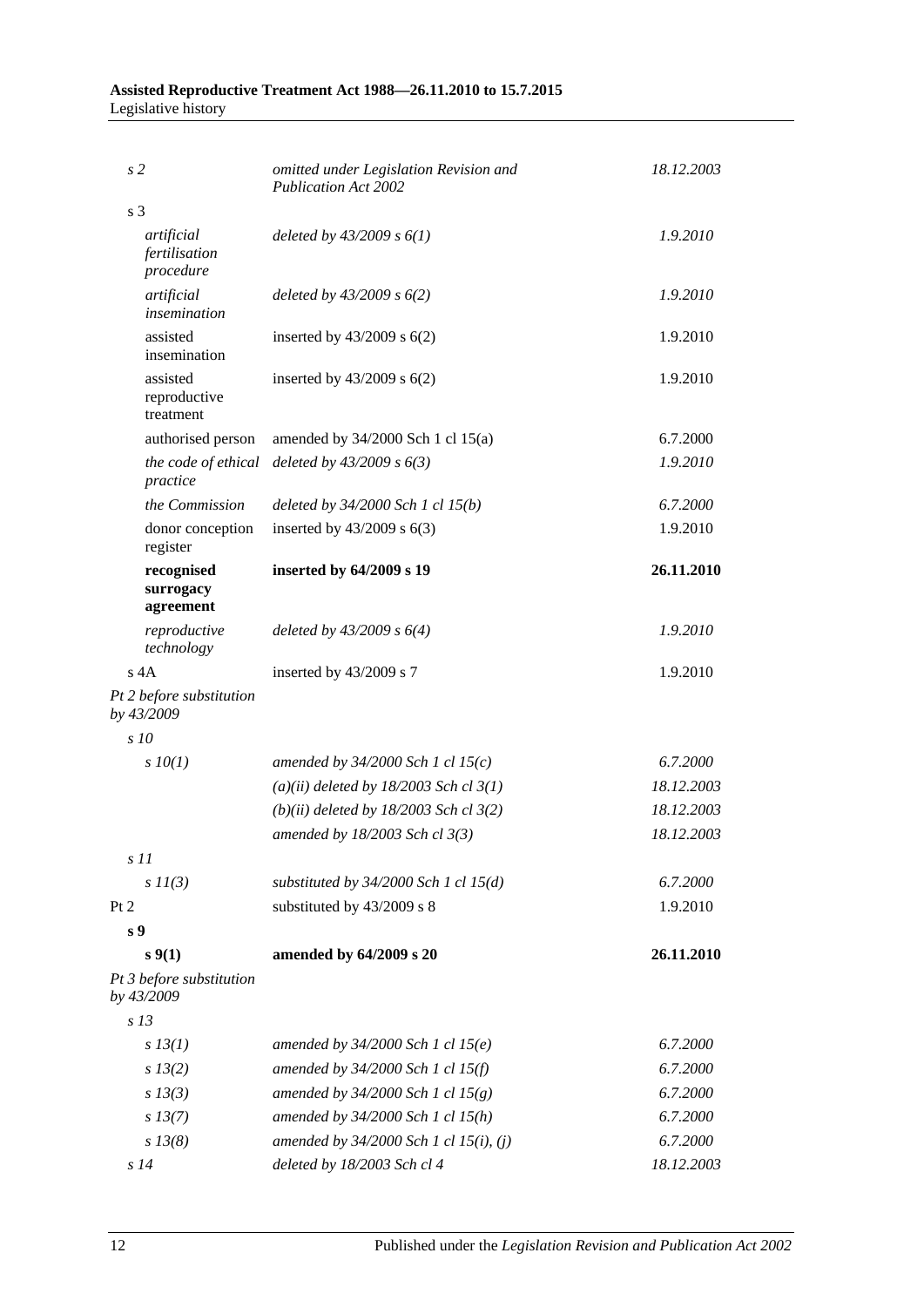| s <sub>15</sub>                   | substituted by $34/2000$ Sch 1 cl 15(k) | 6.7.2000   |
|-----------------------------------|-----------------------------------------|------------|
| s 15(1)                           | substituted by 18/2003 Sch cl 5         | 18.12.2003 |
| s16                               |                                         |            |
| s 16(1)                           | amended by 34/2000 Sch 1 cl 15(l)       | 6.7.2000   |
| $s\,16(4)$                        | deleted 18/2003 Sch cl 6                | 18.12.2003 |
| Pt <sub>3</sub>                   | substituted by 43/2009 s 8              | 1.9.2010   |
| Pt 4                              |                                         |            |
| s 16                              | inserted by 43/2009 s 9                 | 1.9.2010   |
| s 17                              |                                         |            |
| s 17(1)                           | amended by 18/2003 Sch cl 7(1), (2)     | 18.12.2003 |
|                                   | amended by 43/2009 s 10(1), (2)         | 1.9.2010   |
| s 17(2)                           | amended by 43/2009 s 10(3)              | 1.9.2010   |
| s 18                              |                                         |            |
| s 18(1)                           | amended by $43/2009$ s $11(1)$ —(4)     | 1.9.2010   |
| s 18(2)                           | amended by 18/2003 Sch cl 8(1), (2)     | 18.12.2003 |
|                                   | amended by $43/2009$ s $11(5)$ — $(10)$ | 1.9.2010   |
| s 18(3)                           | inserted by 43/2009 s 11(11)            | 1.9.2010   |
| s 19                              | substituted by $34/2000$ Sch 1 cl 15(m) | 6.7.2000   |
| $\frac{1}{20}$                    |                                         |            |
| $s \ 20(2)$                       | amended by $43/2009$ s $12(1)$ —(3)     | 1.9.2010   |
| $s\,20(4)$                        | deleted by $43/2009$ s $12(4)$          | 1.9.2010   |
| s 21                              | inserted by 43/2009 s 13                | 1.9.2010   |
| Sch before deletion by<br>43/2009 |                                         |            |
| $\operatorname{scl}(2)$           | substituted by $34/2000$ Sch 1 cl 15(n) | 6.7.2000   |
| Sch                               | deleted by 43/2009 s 14                 | 1.9.2010   |
|                                   |                                         |            |

## **Transitional etc provisions associated with Act or amendments**

### *Reproductive Technology (Clinical Practices) (Miscellaneous) Amendment Act 2009, Sch 1*

#### **1—Existing licensees**

- (1) A person who, immediately before the commencement of this clause, held a licence under Part 3 of the *[Reproductive Technology \(Clinical Practices\) Act](http://www.legislation.sa.gov.au/index.aspx?action=legref&type=act&legtitle=Reproductive%20Technology%20(Clinical%20Practices)%20Act%201988) 1988* (as in force immediately before the commencement of this clause) will be taken to be registered under Part 2 of that Act (as enacted by this Act).
- (2) Any licence condition to which the licence was subject under section 13(3)(a) and (e) of the *[Reproductive Technology \(Clinical Practices\) Act](http://www.legislation.sa.gov.au/index.aspx?action=legref&type=act&legtitle=Reproductive%20Technology%20(Clinical%20Practices)%20Act%201988) 1988* (as in force immediately before the commencement of this clause) will be taken to continue to apply as a condition of registration under Part 2 of that Act (as enacted by this Act).